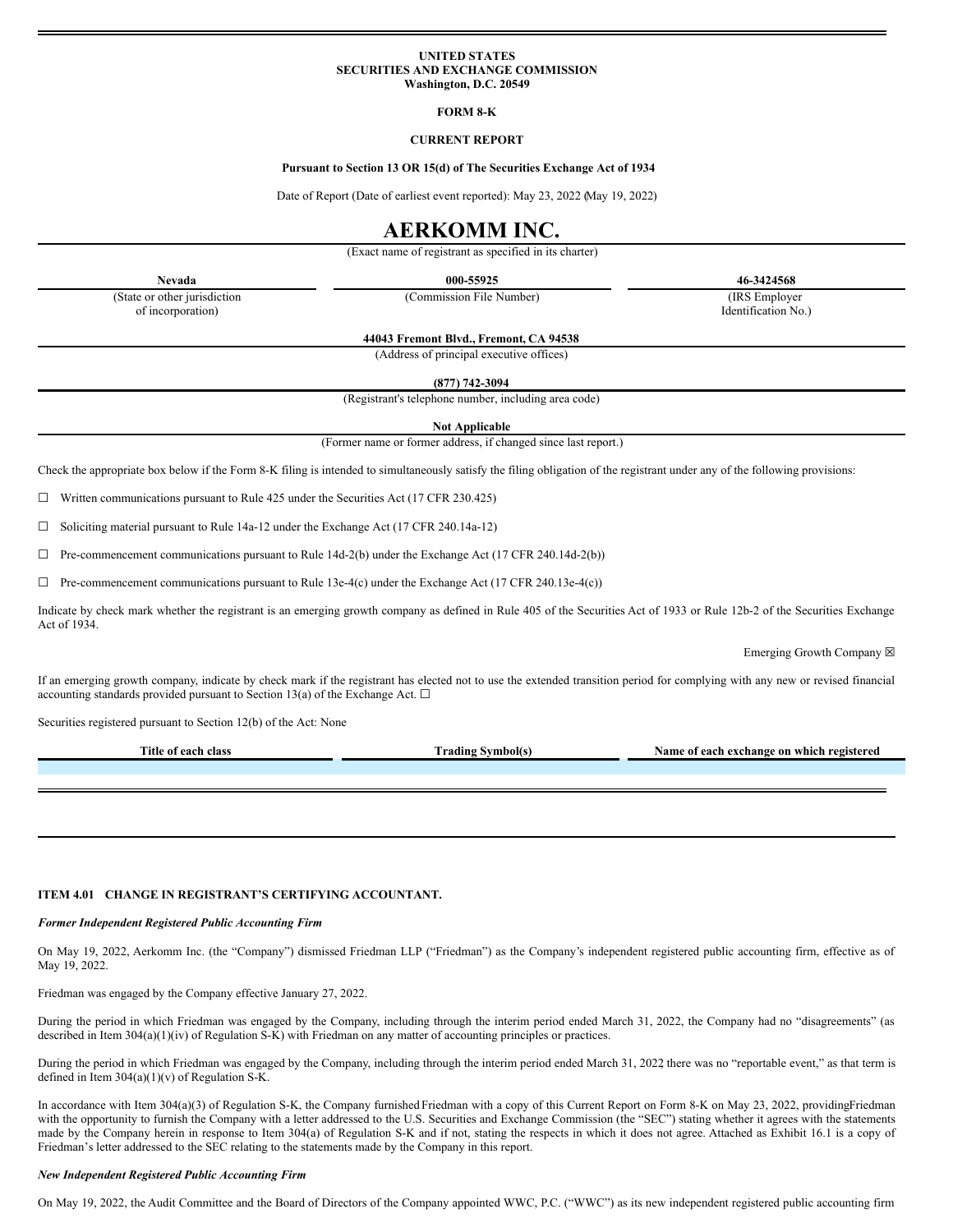to audit and review the Company's financial statements, effective May 19, 2022.

During the Company's two most recent fiscal years ended December 31, 2021 and 2020, and for the subsequent interim period through the date hereof prior to the engagement of WWC, neither the Company nor anyone on its behalf consulted WWC regarding (i) the application of accounting principles to a specified transaction, either completed or proposed; or on the type of audit opinion that might be rendered on the consolidated financial statements of the Company, and neither a written report nor oral advice was provided to the Company that WWC concluded was an important factor considered by the Company in reaching a decision as to the accounting, auditing or financial reporting issue; or (ii) any matter that was either the subject of a disagreement as defined in Item 304(a)(1)(iv) of Regulation S-K or a reportable event as described in Item 304(a)(1)(v) of Regulation S-K.

#### **ITEM 9.01 FINANCIAL STATEMENTS AND EXHIBITS**

(d) Exhibits:

| Exhibit No. | <b>Description</b>                                                          |
|-------------|-----------------------------------------------------------------------------|
|             |                                                                             |
| 16.1        | Letter from Friedman LLP, dated May 23, 2022.                               |
| 104         | Cover Page Interactive Data File (embedded within the Inline XBRL document) |

## 1

#### **SIGNATURES**

Pursuant to the requirements of the Securities Exchange Act of 1934, the registrant has duly caused this report to be signed on its behalf by the undersigned hereunto duly authorized.

Date: May 23, 2022 **AERKOMM INC.** 

/s/ Louis Giordimaina

Name: Louis Giordimaina Title: Chief Executive Officer

 $\overline{2}$